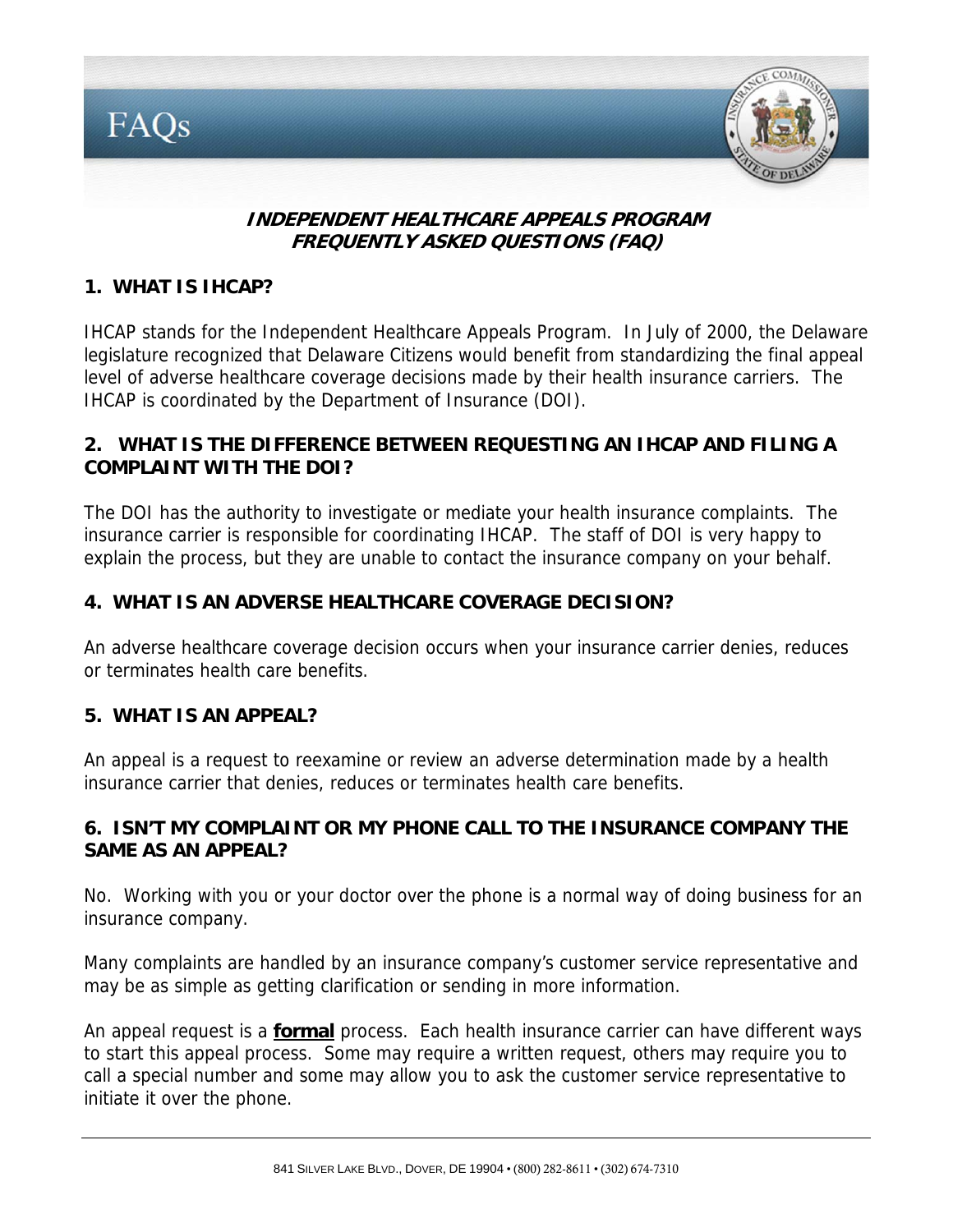If you feel that your situation is appropriate for IHCAP, it is very important that you file your "OFFICIAL" appeal with the health insurance carrier. Make sure your request is clear. Here are a few suggestions on how to be sure that your concern is identified as an appeal:

- 1. If you are on the phone, ask the customer service representative, to explain or mail you the company's appeal procedure.
- 2. Ask her/him what you need to do to file an appeal.
- 3. Be sure to use the word "Appeal" instead of "complaint" to avoid any confusion.
- 4. Obtain an address from the customer service representative so you can send your request in writing.

### **7. CAN ALL ADVERSE HEALTHCARE COVERAGE DECISIONS GO TO IHCAP?**

No, you must meet the following criteria…

- o Must be a covered health service;
- o Must not be an excluded or exhausted benefit; and
- o Must be filed within 4 months of the date of the final decision of your health insurance carrier.

# **8. WHAT IS A COVERED HEALTH SERVICE?**

A covered health service is what is included in your health care contract with the insurer.

# **9. WHAT IS AN EXCLUDED OR EXHAUSTED BENEFIT?**

Many healthcare contracts have limitations on the number of times you can use a service, or a limit on the amount that can be spent. Other contracts will include language that indicates certain procedures or services are excluded.

For example, you cannot use IHCAP when…

- 1. Your insurance contract says you can have 15 physical therapy visits, but your doctor says it is medically necessary for you to have 30 visits. You cannot use IHCAP to make your insurance company pay for something you did not contract for.
- 2. Your insurance contract says that dental surgery is excluded, but it is medically necessary for you to have a root canal in order to eat solid food. You cannot use IHCAP to make your insurance company pay for something you did not contract for.

# **10. WHO CAN FILE A REQUEST FOR AN EXTERNAL APPEAL WITH DOI?**

All requests for IHCAP are done through your healthcare insurance company. The insurance company forwards the actual "Petition for External Review" to the DOI.